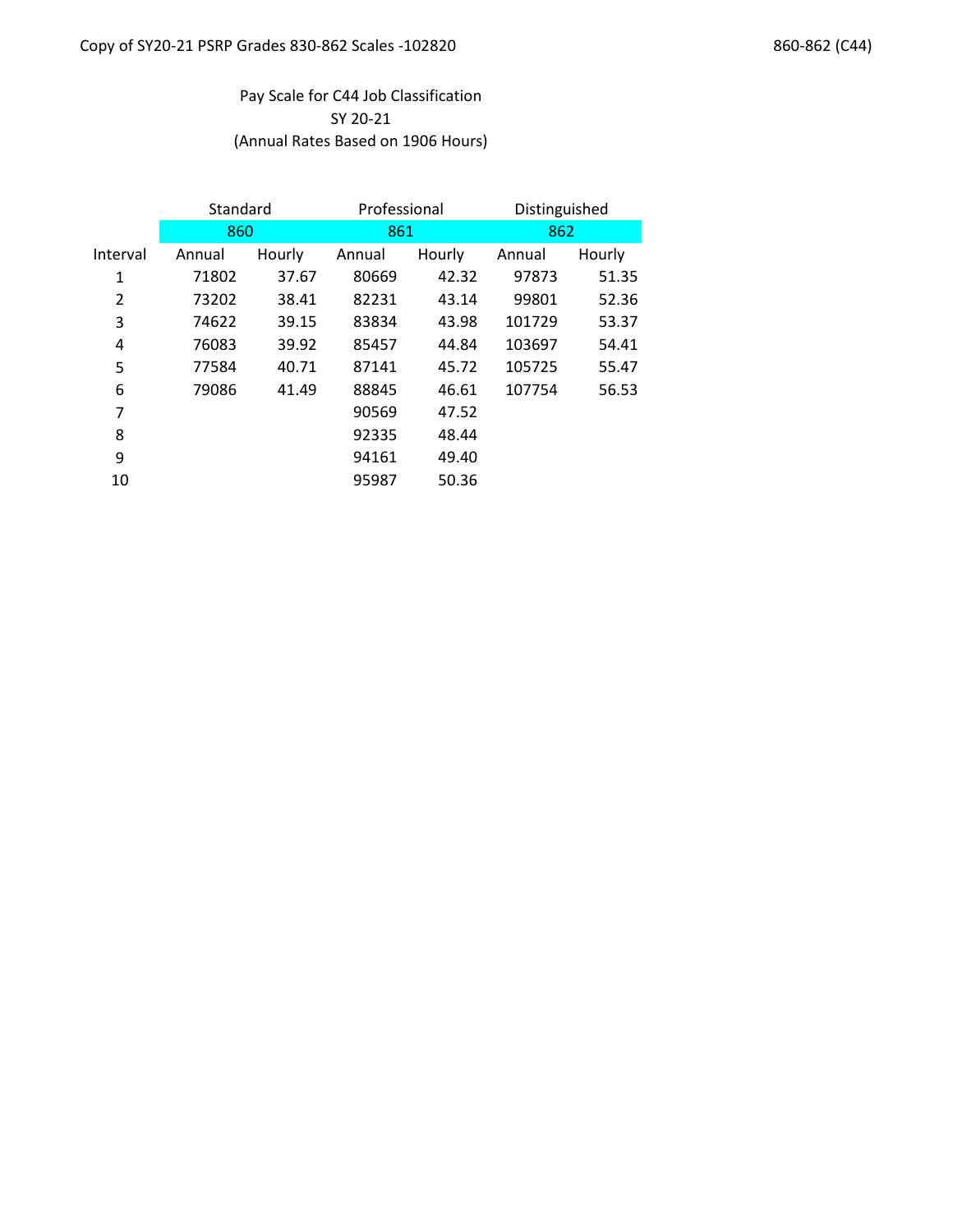# Pay Scale for A13 Job Classification SY 20-21 (Annual Rates Based on 1906 Hours)

|          | Standard |        | Professional |        | Distinguished |        |
|----------|----------|--------|--------------|--------|---------------|--------|
|          | 830      |        | 831          |        | 832           |        |
| Interval | Annual   | Hourly | Annual       | Hourly | Annual        | Hourly |
| 1        | 30199    | 15.84  | 33687        | 17.67  | 40592         | 21.30  |
| 2        | 30770    | 16.14  | 34316        | 18.00  | 41383         | 21.71  |
| 3        | 31304    | 16.42  | 34945        | 18.33  | 42193         | 22.14  |
| 4        | 31895    | 16.73  | 35593        | 18.67  | 43007         | 22.56  |
| 5        | 32486    | 17.04  | 36260        | 19.02  | 43838         | 23.00  |
| 6        | 33077    | 17.35  | 36938        | 19.38  | 44690         | 23.45  |
| 7        |          |        | 37638        | 19.75  |               |        |
| 8        |          |        | 38337        | 20.11  |               |        |
| 9        |          |        | 39077        | 20.50  |               |        |
| 10       |          |        | 39818        | 20.89  |               |        |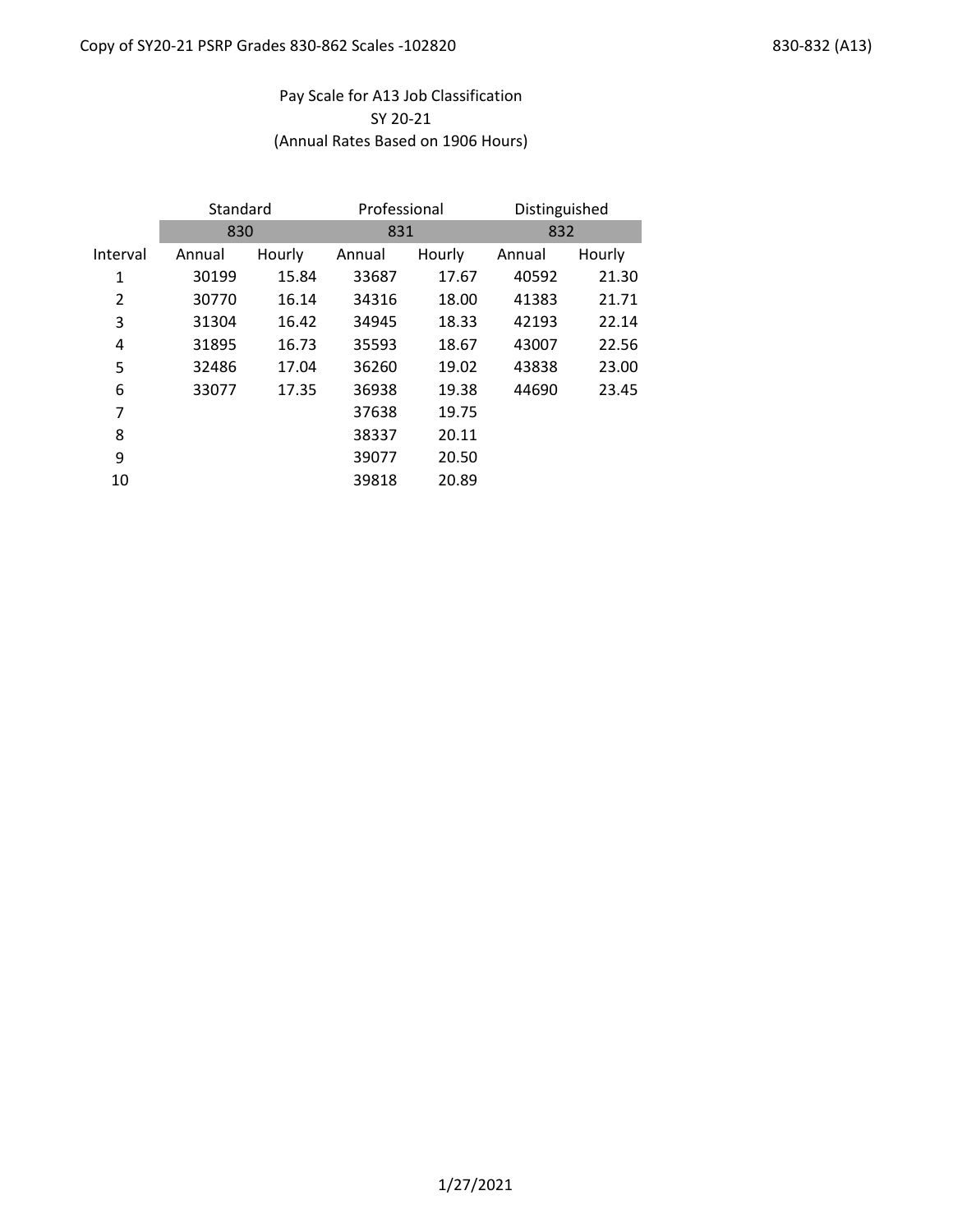# Pay Scale for B21 Job Classification SY 20-21 (Annual Rates Based on 1906 Hours)

|                | Standard |        | Professional |        | Distinguished |        |
|----------------|----------|--------|--------------|--------|---------------|--------|
|                | 833      |        | 834          |        | 835           |        |
| Interval       | Annual   | Hourly | Annual       | Hourly | Annual        | Hourly |
| 1              | 34640    | 18.17  | 38745        | 20.33  | 47023         | 24.67  |
| $\overline{2}$ | 35288    | 18.51  | 39485        | 20.72  | 47934         | 25.15  |
| 3              | 35936    | 18.85  | 40236        | 21.11  | 48864         | 25.64  |
| 4              | 36607    | 19.21  | 41029        | 21.53  | 49853         | 26.16  |
| 5              | 37327    | 19.58  | 41820        | 21.94  | 50803         | 26.65  |
| 6              | 38008    | 19.94  | 42611        | 22.36  | 51834         | 27.20  |
| 7              |          |        | 43480        | 22.81  |               |        |
| 8              |          |        | 44332        | 23.26  |               |        |
| 9              |          |        | 45203        | 23.72  |               |        |
| 10             |          |        | 46095        | 24.18  |               |        |
|                |          |        |              |        |               |        |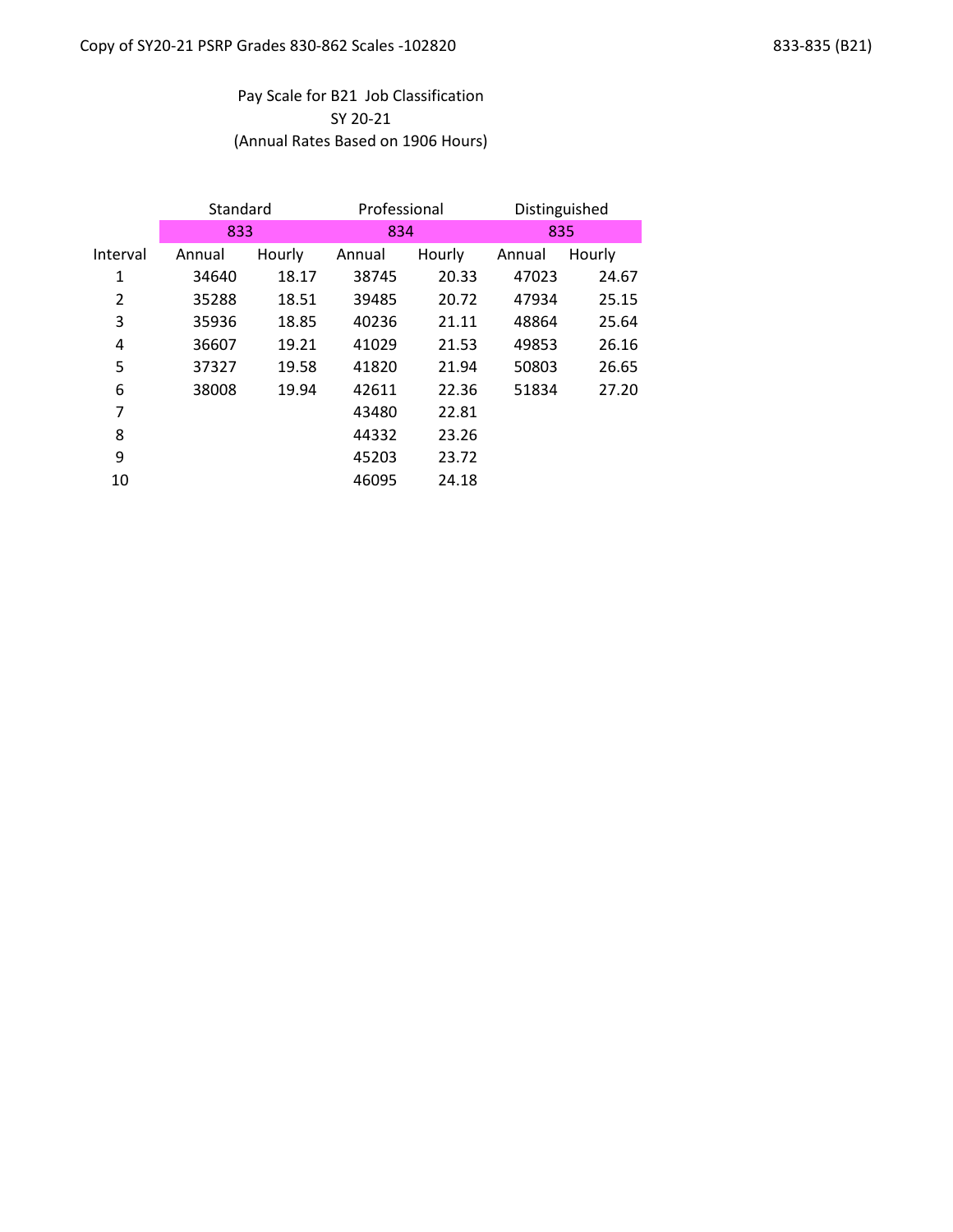# Pay Scale for B22 Job Classification SY 20-21 (Annual Rates Based on 1906 Hours)

|                | Standard |        | Professional |        | Distinguished |        |
|----------------|----------|--------|--------------|--------|---------------|--------|
|                | 836      |        | 837          |        | 838           |        |
| Interval       | Annual   | Hourly | Annual       | Hourly | Annual        | Hourly |
| 1              | 39115    | 20.52  | 43897        | 23.03  | 53376         | 28.00  |
| $\overline{2}$ | 39860    | 20.91  | 44766        | 23.49  | 54445         | 28.57  |
| 3              | 40632    | 21.32  | 45679        | 23.97  | 55514         | 29.13  |
| 4              | 41442    | 21.74  | 46548        | 24.42  | 56622         | 29.71  |
| 5              | 42235    | 22.16  | 47478        | 24.91  | 57731         | 30.29  |
| 6              | 43066    | 22.60  | 48428        | 25.41  | 58859         | 30.88  |
| 7              |          |        | 49360        | 25.90  |               |        |
| 8              |          |        | 50349        | 26.42  |               |        |
| 9              |          |        | 51338        | 26.94  |               |        |
| 10             |          |        | 52348        | 27.47  |               |        |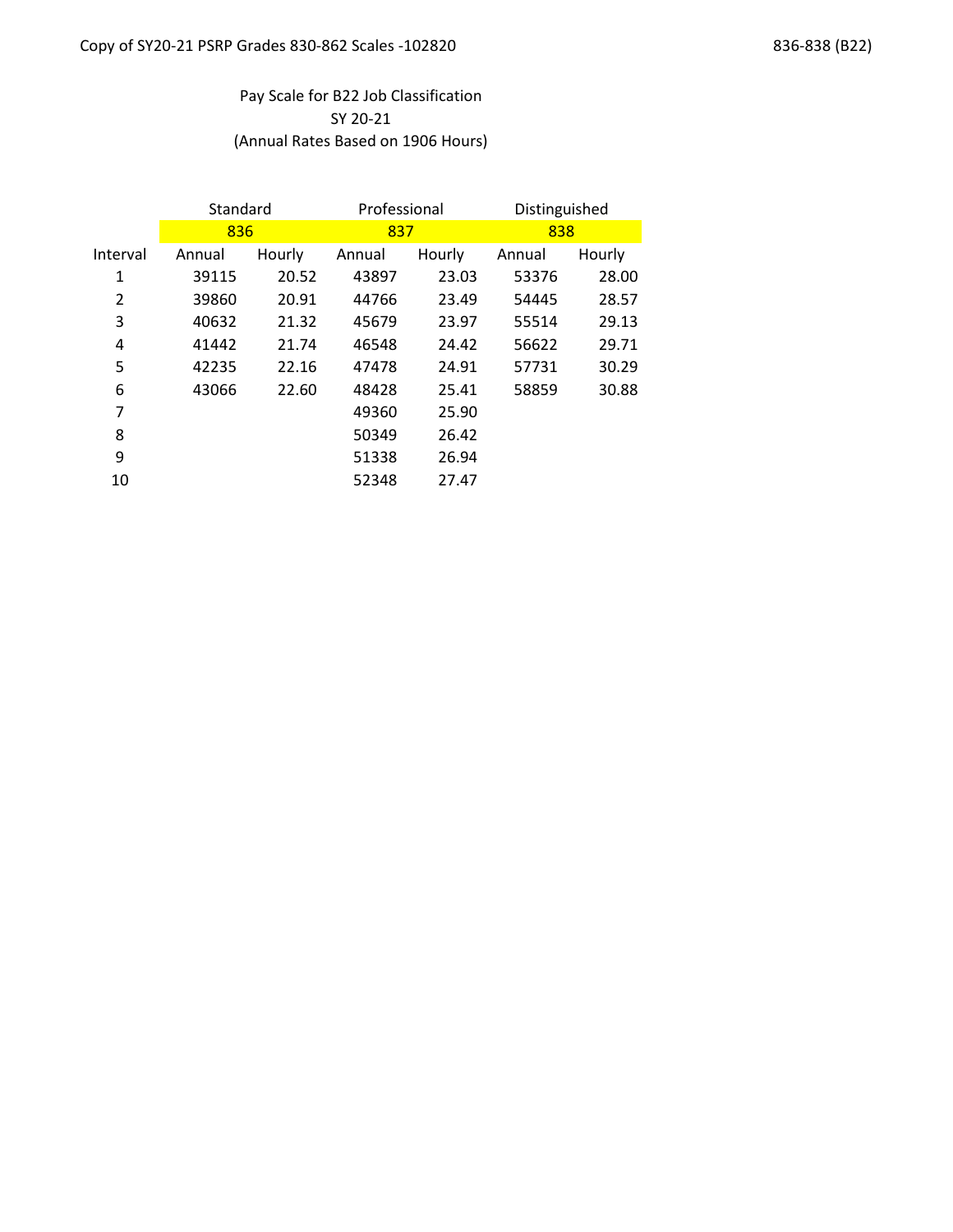# Pay Scale for B23 Job Classification SY 20-21 (Annual Rates Based on 1906 Hours)

|          | Standard |        | Professional |        | Distinguished |        |  |
|----------|----------|--------|--------------|--------|---------------|--------|--|
|          | 839      |        |              | 840    |               | 841    |  |
| Interval | Annual   | Hourly | Annual       | Hourly | Annual        | Hourly |  |
| 1        | 43720    | 22.94  | 49161        | 25.79  | 59789         | 31.37  |  |
| 2        | 44568    | 23.38  | 50111        | 26.29  | 60956         | 31.98  |  |
| 3        | 45441    | 23.84  | 51121        | 26.82  | 62183         | 32.63  |  |
| 4        | 46350    | 24.32  | 52110        | 27.34  | 63392         | 33.26  |  |
| 5        | 47261    | 24.80  | 53158        | 27.89  | 64657         | 33.92  |  |
| 6        | 48172    | 25.27  | 54209        | 28.44  | 65965         | 34.61  |  |
| 7        |          |        | 55278        | 29.00  |               |        |  |
| 8        |          |        | 56366        | 29.57  |               |        |  |
| 9        |          |        | 57474        | 30.15  |               |        |  |
| 10       |          |        | 58621        | 30.76  |               |        |  |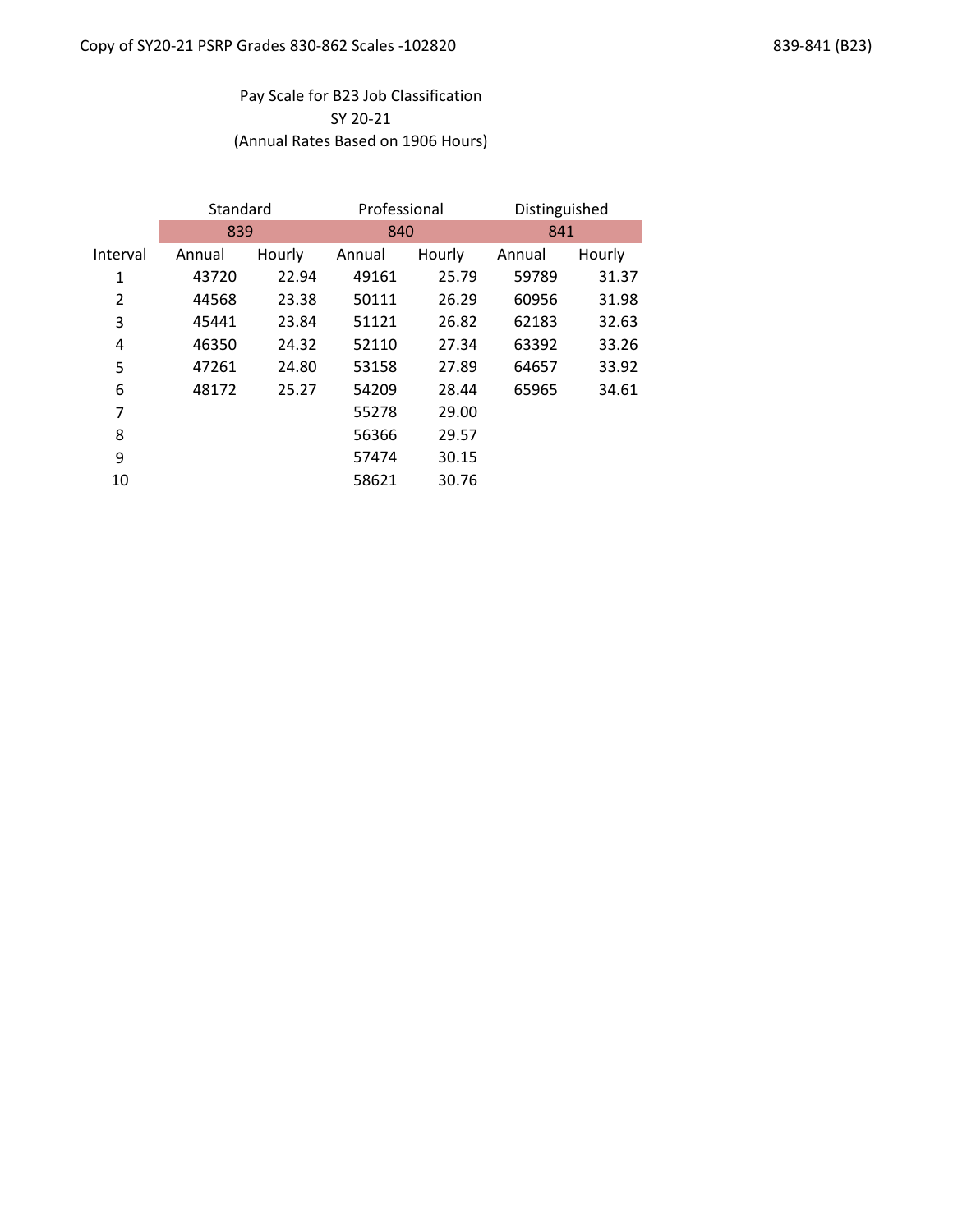# Pay Scale for B24 Job Classification SY 20-21 (Annual Rates Based on 1529 Hours)

|          | Standard |        | Professional |        | Distinguished |        |
|----------|----------|--------|--------------|--------|---------------|--------|
|          | 842      |        | 843          |        | 844           |        |
| Interval | Annual   | Hourly | Annual       | Hourly | Annual        | Hourly |
| 1        | 39019    | 25.52  | 43804        | 28.65  | 53250         | 34.83  |
| 2        | 39771    | 26.01  | 44661        | 29.21  | 54298         | 35.51  |
| 3        | 40534    | 26.51  | 45550        | 29.79  | 55361         | 36.21  |
| 4        | 41311    | 27.02  | 46423        | 30.36  | 56457         | 36.92  |
| 5        | 42104    | 27.54  | 47342        | 30.96  | 57584         | 37.66  |
| 6        | 42947    | 28.09  | 48297        | 31.59  | 58712         | 38.40  |
| 7        |          |        | 49249        | 32.21  |               |        |
| 8        |          |        | 50218        | 32.84  |               |        |
| 9        |          |        | 51202        | 33.49  |               |        |
| 10       |          |        | 52218        | 34.15  |               |        |
|          |          |        |              |        |               |        |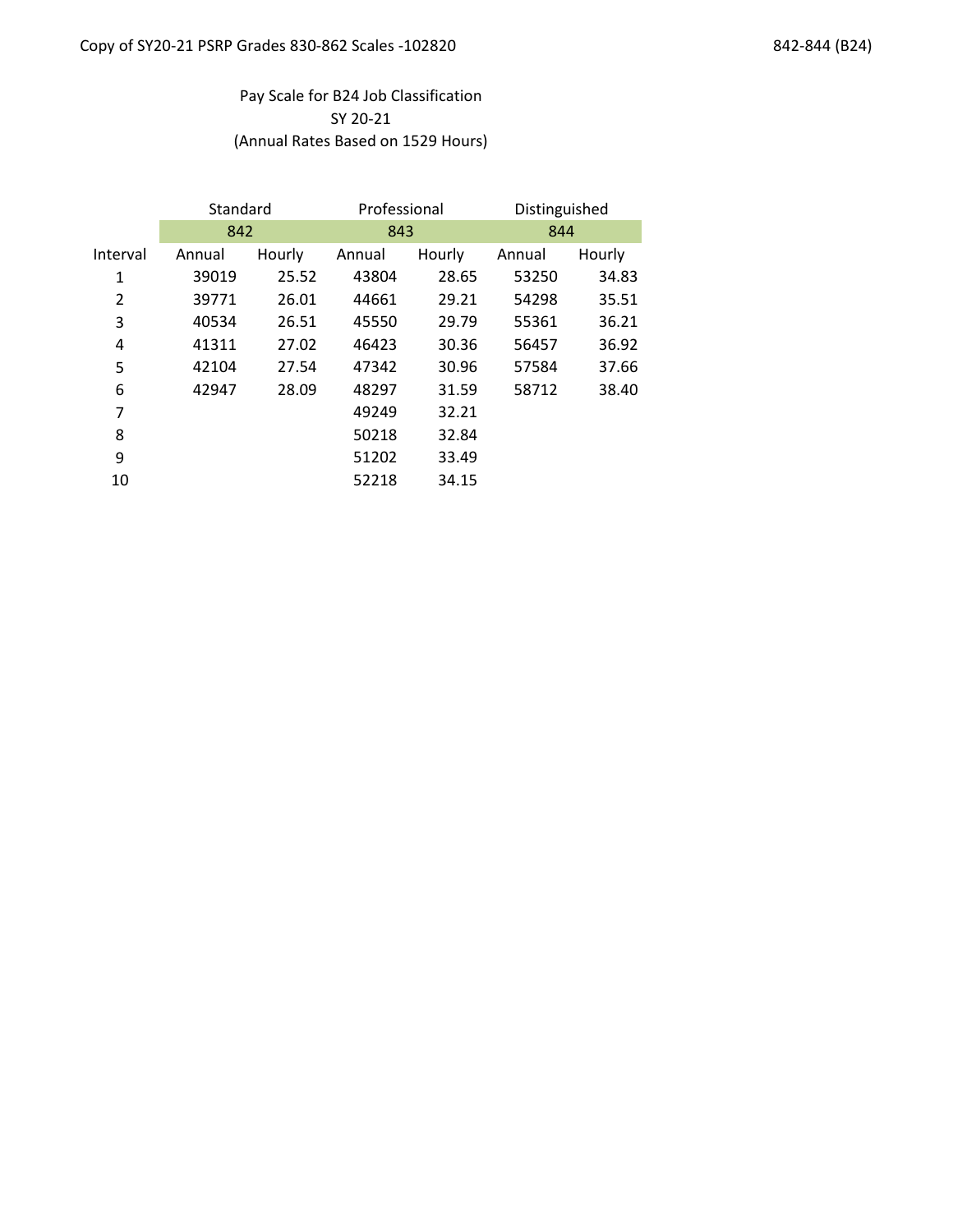# Pay Scale for B25 Job Classification SY 20-21 (Annual Rates Based on 1906 Hours)

|          | Standard |        | Professional |        | Distinguished |        |
|----------|----------|--------|--------------|--------|---------------|--------|
|          | 845      |        | 846          |        | 847           |        |
| Interval | Annual   | Hourly | Annual       | Hourly | Annual        | Hourly |
| 1        | 53082    | 27.85  | 59670        | 31.31  | 72695         | 38.14  |
| 2        | 54107    | 28.39  | 60856        | 31.93  | 74155         | 38.91  |
| 3        | 55192    | 28.96  | 62060        | 32.56  | 75637         | 39.68  |
| 4        | 56276    | 29.53  | 63287        | 33.20  | 77139         | 40.47  |
| 5        | 57382    | 30.11  | 64539        | 33.86  | 78680         | 41.28  |
| 6        | 58526    | 30.71  | 65838        | 34.54  | 80262         | 42.11  |
| 7        |          |        | 67157        | 35.24  |               |        |
| 8        |          |        | 68495        | 35.94  |               |        |
| 9        |          |        | 69876        | 36.66  |               |        |
| 10       |          |        | 71275        | 37.40  |               |        |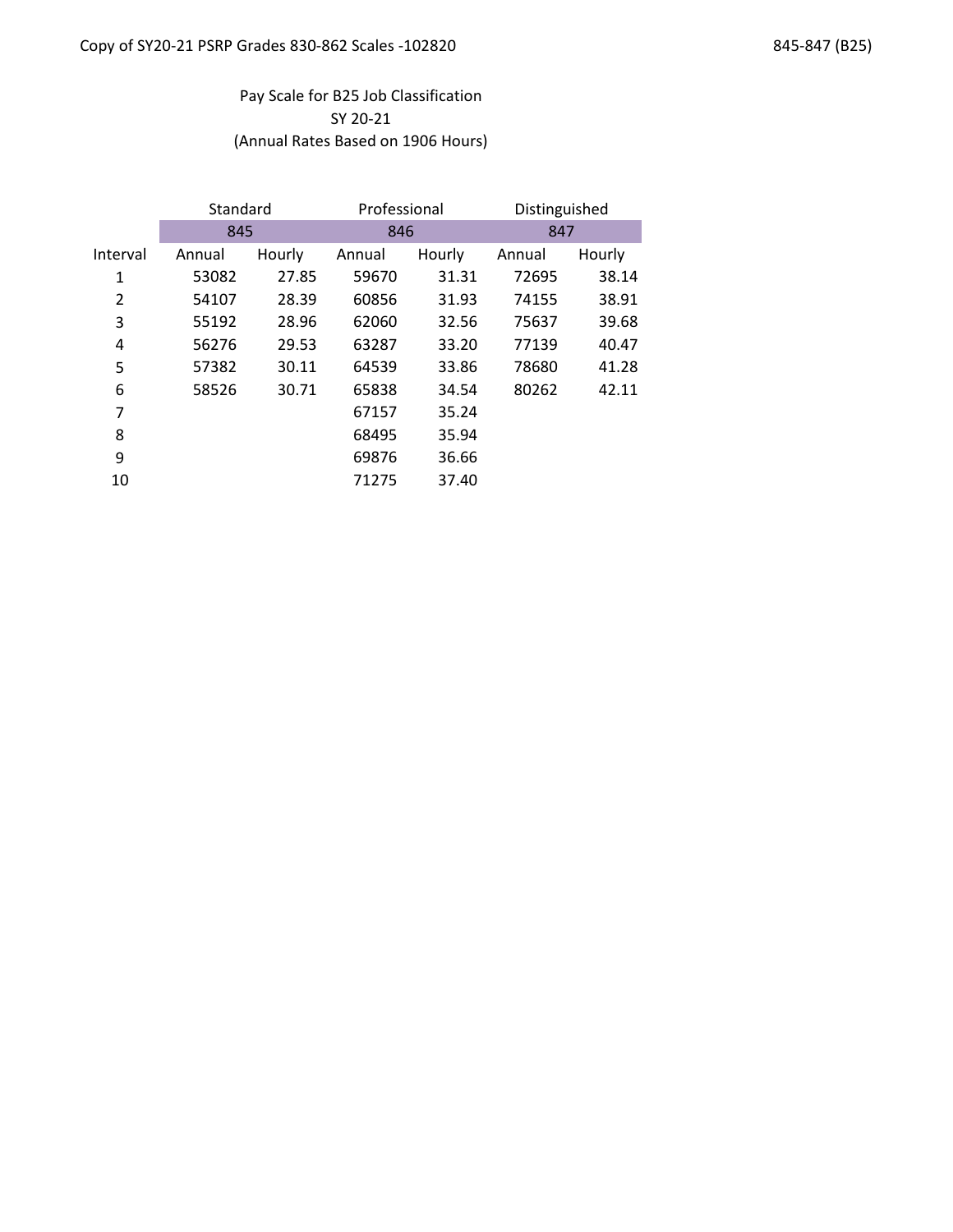# Pay Scale for C41 Job Classification SY 20-21 (Annual Rates Based on 1906 Hours)

|          | Standard |        | Professional |        | Distinguished |        |  |
|----------|----------|--------|--------------|--------|---------------|--------|--|
|          | 848      |        |              | 849    |               | 850    |  |
| Interval | Annual   | Hourly | Annual       | Hourly | Annual        | Hourly |  |
| 1        | 57340    | 30.08  | 64884        | 34.04  | 79777         | 41.86  |  |
| 2        | 58546    | 30.72  | 66243        | 34.76  | 81440         | 42.73  |  |
| 3        | 59732    | 31.34  | 67643        | 35.49  | 83184         | 43.64  |  |
| 4        | 60976    | 31.99  | 69063        | 36.24  | 84930         | 44.56  |  |
| 5        | 62262    | 32.67  | 70505        | 36.99  | 86694         | 45.49  |  |
| 6        | 63548    | 33.34  | 71986        | 37.77  | 88581         | 46.48  |  |
| 7        |          |        | 73507        | 38.57  |               |        |  |
| 8        |          |        | 75049        | 39.38  |               |        |  |
| 9        |          |        | 76612        | 40.20  |               |        |  |
| 10       |          |        | 78213        | 41.04  |               |        |  |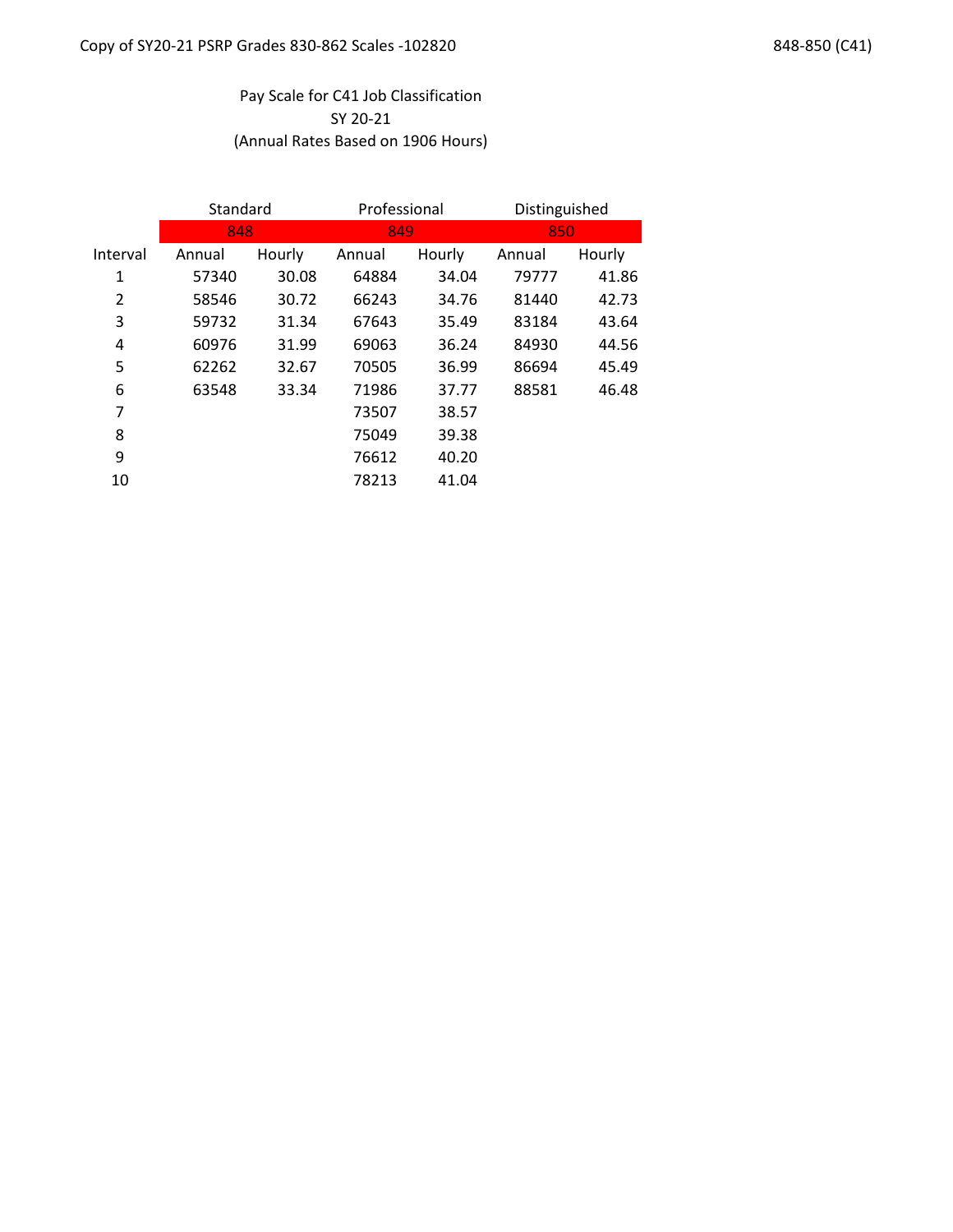# Pay Scale for C42 Job Classification SY 20-21 (Annual Rates Based on 1906 Hours)

|                | Standard |        | Professional |        | Distinguished |        |
|----------------|----------|--------|--------------|--------|---------------|--------|
|                | 851      |        | 852          |        | 853           |        |
| Interval       | Annual   | Hourly | Annual       | Hourly | Annual        | Hourly |
| 1              | 62384    | 32.73  | 70180        | 36.82  | 85397         | 44.80  |
| $\overline{2}$ | 63608    | 33.37  | 71559        | 37.54  | 87101         | 45.70  |
| 3              | 64884    | 34.04  | 72979        | 38.29  | 88826         | 46.60  |
| 4              | 66143    | 34.70  | 74419        | 39.05  | 90569         | 47.52  |
| 5              | 67461    | 35.39  | 75881        | 39.81  | 92355         | 48.46  |
| 6              | 68798    | 36.10  | 77403        | 40.61  | 94194         | 49.42  |
| 7              |          |        | 78965        | 41.43  |               |        |
| 8              |          |        | 80506        | 42.24  |               |        |
| 9              |          |        | 82110        | 43.08  |               |        |
| 10             |          |        | 83733        | 43.93  |               |        |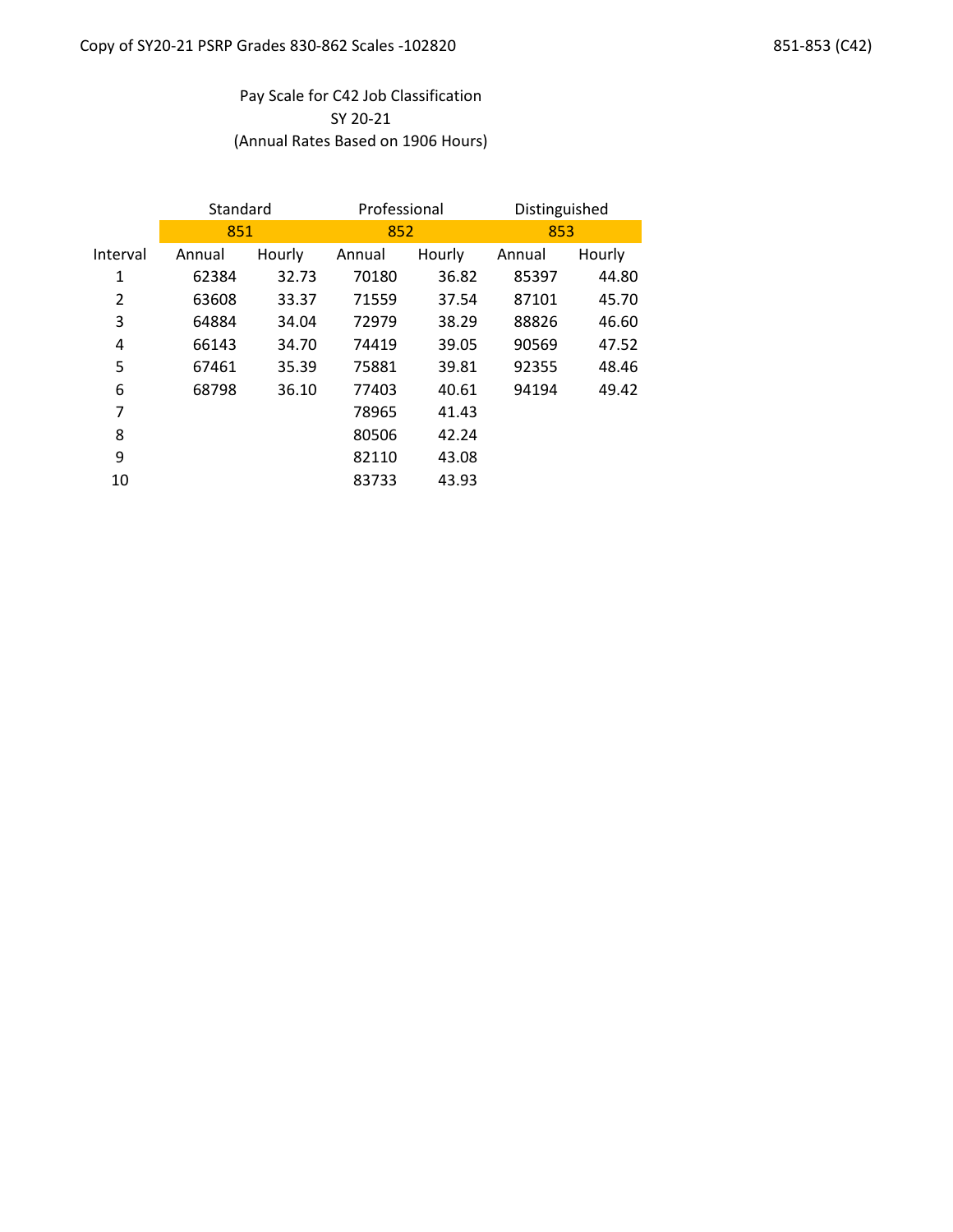## Pay Scale for C43 Job Classification SY 20-21 (Annual Rates Based on 1529 Hours) Positions included: Staff Associate/10 Month

| Standard |        | Professional |        | Distinguished |        |
|----------|--------|--------------|--------|---------------|--------|
|          |        |              |        | 856           |        |
| Annual   | Hourly | Annual       | Hourly | Annual        | Hourly |
| 53923    | 35.27  | 60498        | 39.57  | 73404         | 48.01  |
| 54971    | 35.95  | 61676        | 40.34  | 74820         | 48.93  |
| 56035    | 36.65  | 62852        | 41.11  | 76253         | 49.87  |
| 57114    | 37.35  | 64062        | 41.90  | 77750         | 50.85  |
| 58209    | 38.07  | 65316        | 42.72  | 79246         | 51.83  |
| 59338    | 38.81  | 66602        | 43.56  | 80776         | 52.83  |
|          |        | 67903        | 44.41  |               |        |
|          |        | 69220        | 45.27  |               |        |
|          |        | 70571        | 46.16  |               |        |
|          |        | 71940        | 47.05  |               |        |
|          |        | 854          |        | 855           |        |